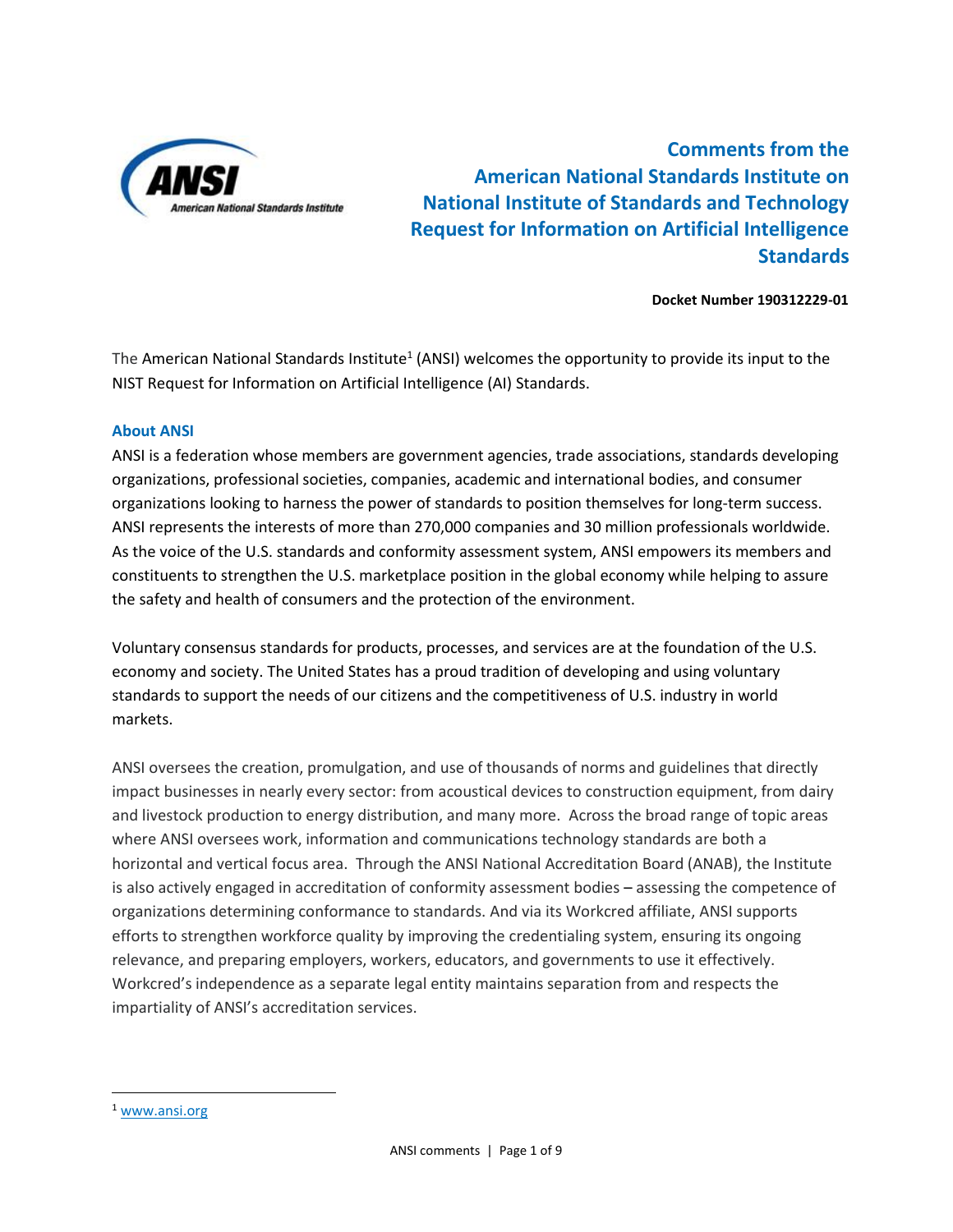## **International Standardization**

ANSI promotes the use of U.S. standards internationally, advocates U.S. policy and technical positions in international and regional standards organizations, and encourages the adoption of international standards as national standards where they meet the needs of the user community. The Institute is the sole U.S. representative and dues-paying member of the two major non-treaty international standards organizations, the International Organization for Standardization (ISO) and, via our U.S. National Committee (USNC), the International Electrotechnical Commission (IEC). As a founding member of ISO, ANSI plays a strong leadership role in its governing bodies while U.S. participation, via the USNC, is equally strong in the IEC.

To formulate and advance consensus U.S. positions with respect to ISO and IEC work, ANSI accredits U.S. Technical Advisory Groups (TAGs) to ISO and approves USNC TAGs to IEC. The primary purpose of these TAGs is to develop and transmit, via ANSI, U.S. positions on activities and ballots of ISO and/or IEC Technical Committees (and, as appropriate, subcommittees and policy committees). ANSI's International Procedures provide the due process-based framework within which U.S. TAGs develop and coordinate U.S. positions.

ANSI is a permanent member of both the ISO Council and Technical Management Board. ANSI and its members participate in more than 75% of ISO Technical Committees (TCs) and Subcommittees (SCs) and administer 14% of TC and SC Secretariats. ANSI's USNC is a permanent member of the IEC Council Board, Standardization Management Board, and Conformity Assessment Board. The USNC participates in over 92% of IEC TCs and SCs, and administers 13% of TC and SC Secretariats. Jim Shannon, former CEO, National Fire Protection Association (NFPA), is currently the IEC President.

### **American National Standards**

Domestically, ANSI accredits standards developing organizations (SDOs) and approves standards from these organizations as American National Standards (ANS). To achieve the ANSI-Accredited Standards Developer (ASD) designation – the first step for developing ANS – SDOs must comply with ANSI's [Essential Requirements](http://www.ansi.org/essentialrequirements) and demonstrate commitment to a set of principles that includes openness, balance, due process, and consensus. The principles contained in the Essential Requirements are consistent with the World Trade Organization (WTO) TBT Agreement principles for the development of international standards. Conformance to these principles means that the U.S. can set an example globally for what open and trusted standardization looks like.

ANSI's many checks and balances, including impartial audits, accreditation requirements, and an appeals process, underpin the integrity of the ANS process, regularly assuring adherence to the Institute's procedures and safeguarding the value of the ANS designation. This voluntary consensus standards process is time-tested, and has been relied on by many government agencies to the benefit of the public, government, industry and many other stakeholders. ASDs meet the definition in OMB Circular A-119, *Federal Participation in the Development and use of Voluntary Consensus Standards and in Conformity Assessment Activities,* of "voluntary consensus body."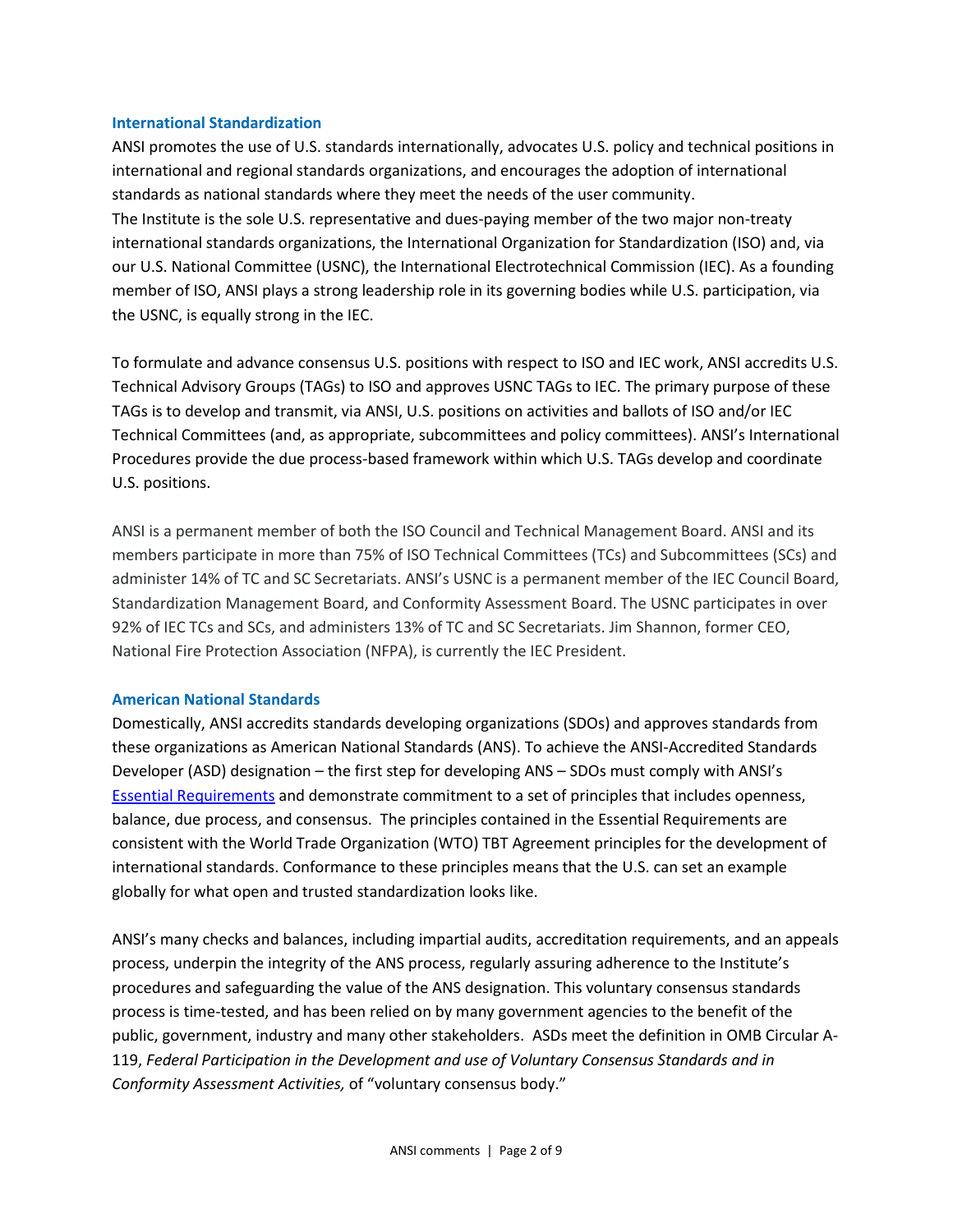## **ANAB Conformity Assessment**

ANSI's work in the conformity assessment arena also includes a complete portfolio of third-party accreditation programs under ANAB. These programs include accreditation of management system certifiers, certification bodies, calibration and testing labs, product certification bodies, personnel credentialing organizations, forensic test and calibration service providers, inspection bodies, greenhouse gas validation and verification bodies, reference material producers, and proficiency test providers.

### **ANSI Collaboratives**

More than twenty years ago, ANSI launched the standards collaborative model to address the needs of both government and private-sector stakeholders for a mechanism to coordinate and accelerate the development of private sector-led standards and conformity assessment programs to address national and global priorities. While each collaborative is unique, several have addressed cross-sector needs in emerging technology areas ranging from nanotechnology and nuclear energy to electric vehicles, additive manufacturing, and unmanned aircraft systems. In each of these instances, federal agencies have been active participants and have publicly acknowledged the valuable role and contributions of ANSI-led collaboratives.

Particularly in rapidly evolving, interconnected technology areas such as Artificial Intelligence (AI) – transforming nearly every industry and market worldwide – effective, responsive standards and conformity assessment are critically important, demanding even greater investment, leadership, engagement and public-private partnership.

### **ANSI-NIST AI Collaborative**

ANSI supports NIST's efforts to identify priority areas for federal involvement in AI standards-related activities, and is pleased to offer its input on the current state, plans, challenges, and opportunities in AI standardization from the perspective of the U.S. voluntary standardization community. With respect to convening both public and private sector stakeholders in the AI standard space, ANSI offers to partner with NIST on a standards collaborative, leveraging the convening capabilities of our two organizations to create a common standards framework.

# **I. AI Technical Standards and Related Tools Development: Status and Plans**

In late 2017, the U.S. assumed leadership of the newly formed ISO/IEC Joint Technical Committee (JTC) 1, Subcommittee (SC) 42 on *Artificial Intelligence*, with ANSI serving as the Secretariat. The scope of JTC 1/SC 42 is as follows:

### Standardization in the area of Artificial Intelligence

- Serve as the focus and proponent for JTC 1's standardization program on Artificial Intelligence
- Provide guidance to JTC 1, IEC, and ISO committees developing Artificial Intelligence applications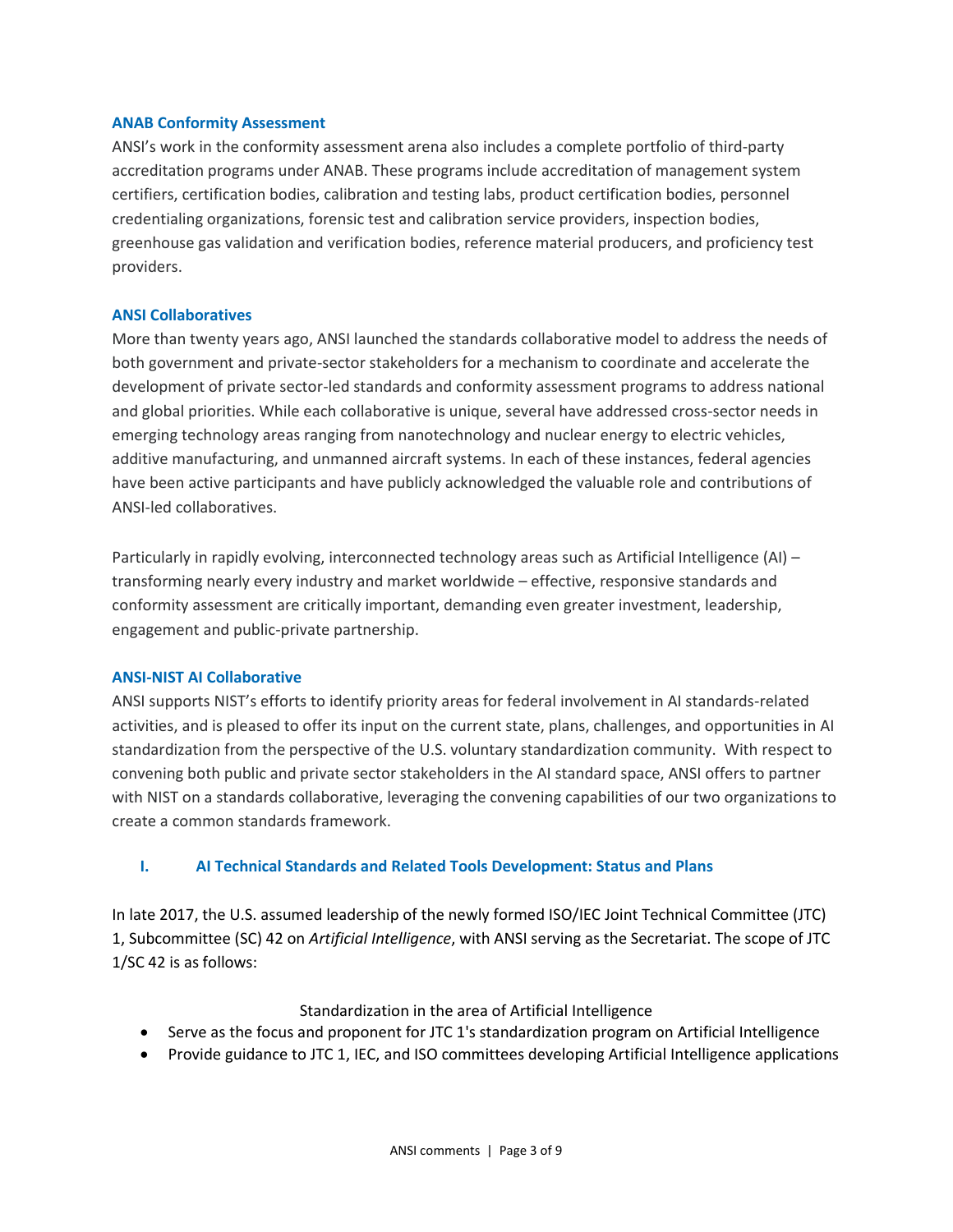JTC 1/SC 42 is the first standardization committee of its kind looking at the full AI IT ecosystem. Artificial Intelligence is not just one technology, but is a variety of software and hardware enabling technologies (machine learning, deep learning, knowledge representation) that can be applied in various ways in a potentially unlimited number of applications in almost every industry sector. From transportation to healthcare, financial services to retail, robotics, manufacturing, and more, AI will increasingly drive global innovation to new heights. ANSI, as the coordinator of the U.S. private-sector led standardization system, is broadly engaged in most if not all of these segments of industry activity.

The global impact of JTC 1/SC 42 is far-reaching, with engagement from over 38 National Bodies at either the Participating "P" membership level or the Observing "O" membership level. JTC 1/SC 42 is tasked with engaging all relevant stakeholders, both within and outside of the IT standardization community, to ensure broad consideration is given to the varied aspects and impacts of AI, as input to the comprehensive development of AI standards. More than 150 subject matter experts are active in the work of SC 42, including multiple NIST experts, and 12 projects are already underway. SC 42 engages with a variety of ISO and IEC Committees, as well as external organizations involved in the development, implementation and advancement of AI. ANSI encourages NIST not only to maintain their engagement in SC 42 but to use that work as the basis for any additional work undertaken. Details of the SC42 work program can be found in Attachment 1.

With respect to the development of AI standards and tools by U.S.-domiciled standards developers, work is underway or planned by several ANSI-accredited SDOs. Some of this work is intended to result in ANS or be submitted to ISO or IEC committees. Examples of ANSI-accredited SDOs already working on or considering working on AI standards include the following:

- The InterNational Committee for Information Technology Standards INCITS established a technical committee for Artificial Intelligence, INCITS/AI in January 2018. INCITS/AI is the U.S. TAG to JTC 1/SC 42.
- The Institute for Electrical and Electronics Engineers (IEEE) has established an AI and Autonomous Systems Policy Committee and has standards work underway on related both to cybersecurity and the ethics of AI.
- SAE International is focusing on AI for aviation and aerospace systems.
- Both the Consumer Technology Association (CTA) and the Association for the Advancement of Medical Instrumentation (AAMI) are working on AI in the healthcare space.
- The Robotics Industries Association (RIA), CSA Group, Alliance for Telecommunications Solutions (ATIS), National Information Standards Organization (NISO), National Council for Prescription Drug Programs (NCPDP) and the Instrument Society of America (ISA) also report work underway or under consideration.

ANSI is pleased to offer our assistance to NIST in engaging U.S.-based standards developers, including but not limited to ANSI-accredited developers, and those groups or individuals working on behalf of the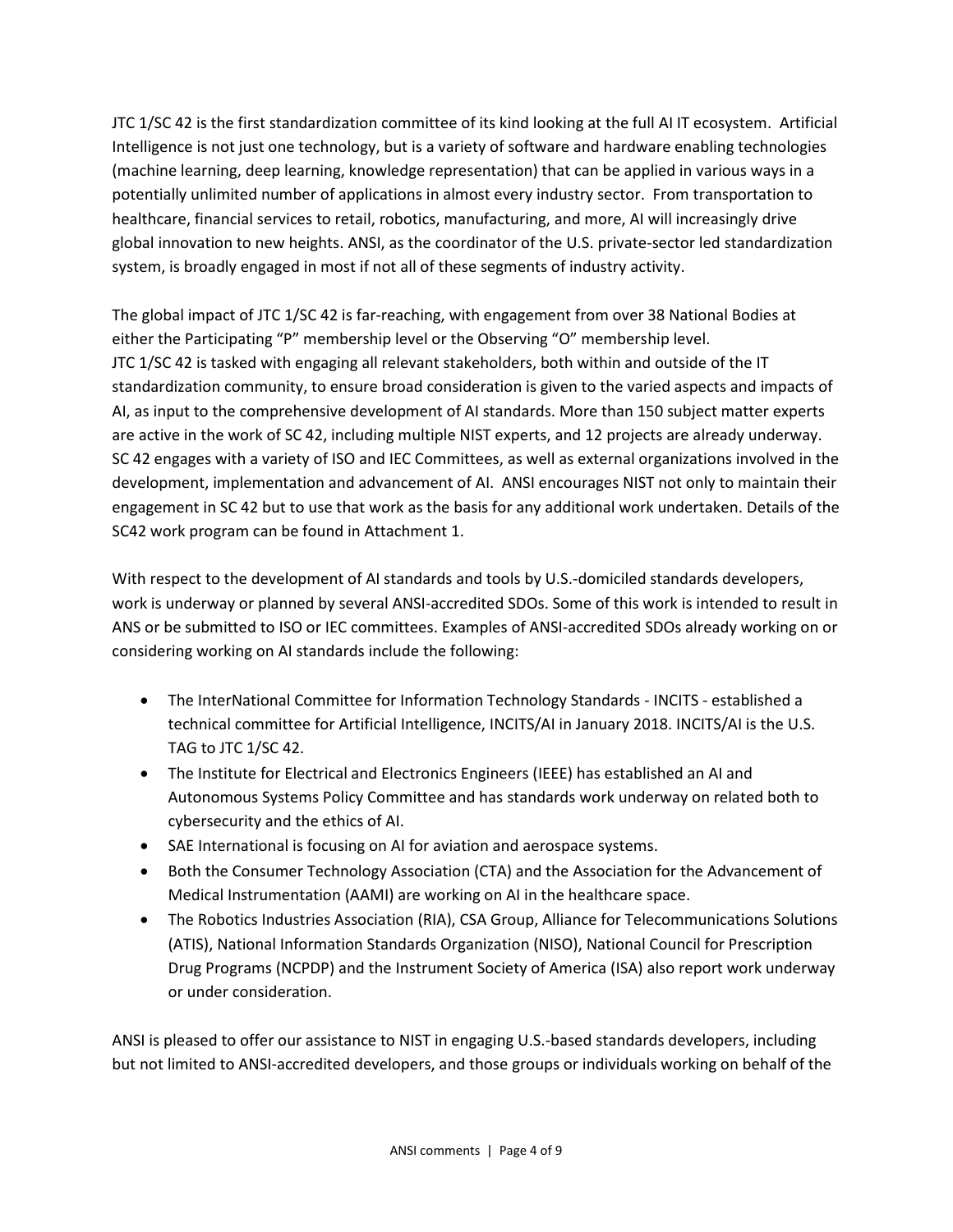United States through ISO and IEC TAGs, to advance U.S. standardization and conformance goals in the area of AI.

# **II. Defining and Achieving U.S. AI Technical Standards Leadership**

ISO/IEC JTC 1 serves as an example of what sustained U.S. leadership at the international level looks like. JTC 1 a highly productive collaboration between ISO and IEC working in areas such as 3-D printing and scanning, IT security (cybersecurity), privacy, Internet of Things (IoT), cloud computing, biometrics, software development languages, IT governance, and artificial intelligence. More than 4,500 experts from 32 participant member countries come together to develop mutually beneficial standards that advance global trade. Since the committee was formed 30 years ago, the U.S. has served as its chair, with ANSI as the secretariat. The current chair of JTC1 is Phil Wennblom of Intel Corporation. One of the largest and most prolific technical committees in the international standardization community, ISO/IEC JTC 1 has had direct responsibility for the development of over 3,000 published ISO/IEC standards, with more than 500 currently under development - making a tremendous, ongoing impact on global industry at every level and across every sector.

As noted above, the United States currently leads ISO/IEC JTC 1 activities relative to AI through SC42. In this leadership position, the U.S. has driven much of the technical content for the Big Data core standards such as the overview, vocabulary and reference architecture. This included the U.S. consensus work on Big Data that was driven by the NIST Big Data Public Working Group.

The U.S., through ANSI, nominated and supported the international convenor for the Big Data Working Group, who was confirmed originally as the Convenor of JTC 1/WG 9, and now as Convenor of JTC 1/SC 42/WG 2. The U.S. also successfully nominated and supported the international project editors for a number of Big Data projects. These include ISO/IEC 20546, *Information technology – Big data – Overview and vocabulary* (published 2019), where the U.S. Project Editor was responsible for coordinating and implementing the inputs of international experts to create a document for those industries utilizing extensive datasets and address their needs to develop effective data processing systems.

In summary, the United States has and continues to play an important leadership role in ensuring the timely development of integral standards in a rapidly changing technology that impacts a variety of IT systems. In this context, ANSI would like to note that U.S. leadership positions help facilitate active, consistent engagement of U.S. industry and government representatives, who are providing high-quality technical contributions and sending subject matter experts to meetings. These experts drive our agenda and work collaboratively with other experts from around the world to establish the consensus necessary for standards outcomes to be accepted globally. The rules of the system protect against dominance by any single interest. ANSI advocates that NIST, and other federal agency experts, continues to be active and engage alongside U.S. industry by bringing quality contributions representative of U.S. government interests and technical requirements appropriate to the particular forum at issue.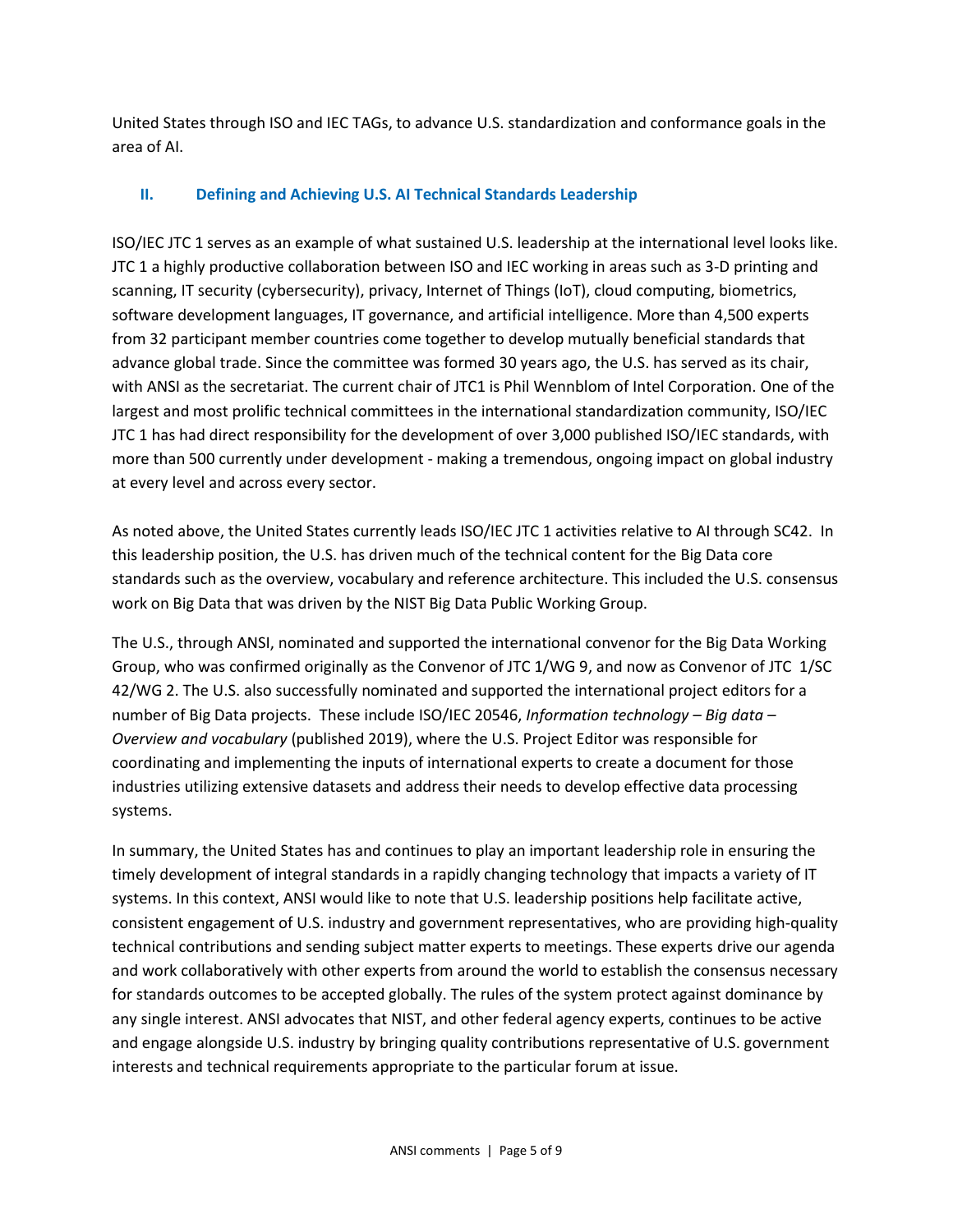# **III. Prioritizing Federal Engagement in AI Standardization**

The vibrancy and effectiveness of the U.S. standardization system in enabling innovation depend on continued private sector leadership and engagement. Reliance on private sector leadership, supplemented by Federal government contributions to discrete standardization processes as outlined in OMB Circular A-119, *Federal Participation in the Development and use of Voluntary Consensus Standards and in Conformity Assessment Activities* remains the primary strategy for government engagement in standards development. ANSI welcomes and endorses the statement by NIST that its approach to developing a plan for Federal engagement in the development of standards in the AI space will be consistent with relevant provisions of the Circular, which has guided Federal agency implementation of the National Technology Transfer and Advancement Act of 1995 for more than two decades.

In limited policy areas where a national priority has been identified in statute, regulation or Administration policy – such as AI – prioritizing Federal government engagement in key standardization activities can help catalyze advances, promote market-based innovation, and encourage more competitive outcomes. In these cases, the Federal government should respect market dynamics, clearly define its role and then work with private sector standardization organizations in the exercise of that role.

In all cases when engaging in the standards arena, agencies should ensure effective intra- and interagency coordination of engagement in standards development activities. They should take into account the impact of their standards-related choices on innovation and the global competitiveness of U.S. enterprises, including the impact of intellectual property incorporated into standards, consistent with international obligations. To the extent feasible and appropriate, agencies should provide continuous support for their technical experts' participation and leadership activities in mission-critical standardssetting activities and standards organizations, to include maintaining adequate resource levels throughout the life of priority standards activities.

As noted above, AI is not just one technology, but a variety of software and hardware enabling technologies (machine learning, deep learning, knowledge representation) that can be applied in various ways in a potentially unlimited number of applications, ranging from manufacturing to financial services, and health care to transportation. In the federal space, potential applications of AI technology vary as widely as do individual federal agency missions. There are, however, cross-cutting AI standards that need to be in place at an early stage to enable specific applications of AI technology. These include terminology standards, data reference architectures, safety and security-related standards, and standards related to bias in AI systems.

ANSI recommends that the Federal government prioritize engagement in the development of AI technical standards and tools that have broad, cross-sectoral applications, such as those being developed under the auspices of JTC1/SC42. Having these standards and tools in place will enable more rapid development of application-specific standards and tools as follow-on activities.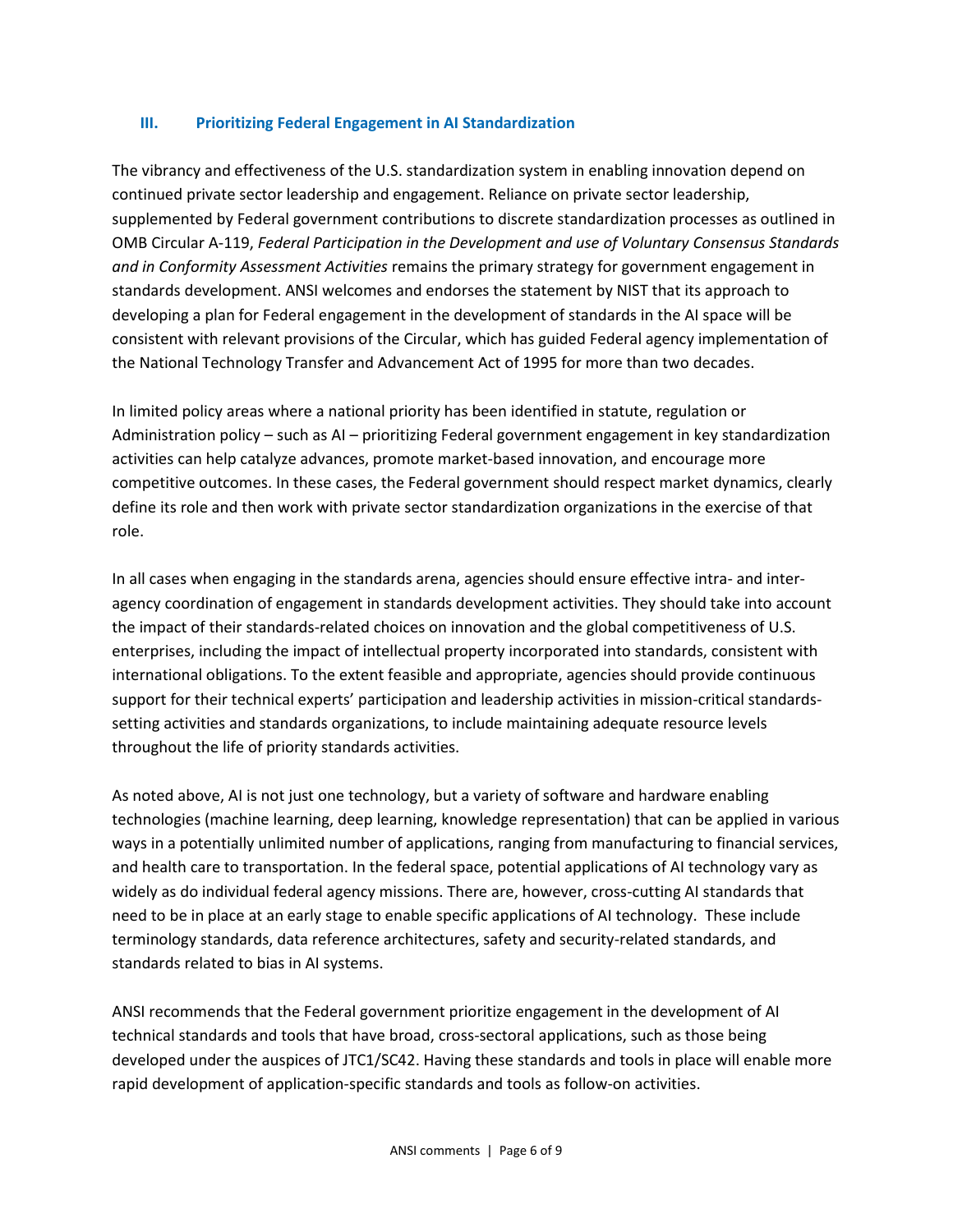Federal agencies whose technical staff are currently participating in the work of JTC 1/SC 42 include both the Department of Commerce (NIST is leading SC 42 work on Big Data) and the Department of Defense (through DoD's Joint Artificial Intelligence Center). Additional agencies that could be engaged include the Food and Drug Administration, the Departments of State and Transportation, the National Institutes of Health (NIH) and other agencies engaged with the World Health Organization.

In addition to JTC 1/SC 42, ISO TC 229 on *Nanotechnologies* also serves as an excellent model of federal engagement in standards for emerging technologies*.* In 2004, the Office of Science and Technology Policy asked ANSI to coordinate U.S. standards work in this area and that successful initiative, built on a private-public partnership, continues today. The initiative includes ANSI accrediting and administering the U.S. TAG to TC 229. TC 229 is one of ISO's most active committees, publishing 70 documents since its formation in 2005. The committee currently has 42 projects in progress in the five Working Groups (WGs) directly under TC 229 leadership or in collaboration with other groups.

The U.S. TAG to TC 229 has been successful in part because of broad and effective participation from the U.S. government. To ensure the U.S. is strongly represented throughout TC 229's areas of activity, the U.S. TAG formulates and delivers U.S. positions and proposals to ISO in all areas of nanotechnology. Mirroring ISO TC 229's Working Group structure, the U.S. TAG is made up of U.S. private- and publicsector experts in nanotechnology who serve as delegates for ISO TC 229 meetings, with Dr. Ajit Jillavenkatesa of NIST serving as overall TAG Chair. ISO TC 229 has strong participation from the U.S. government across the board (NIST, NIOSH, EPA, FDA, U.S. Army, CPSC) and U.S. government technical experts occupy leadership positions both within the U.S. TAG and at the international level.

A valuable lesson learned from the participation of Federal agencies in ISO TC 229 activities is the importance of establishing certainty within each agency's budget relative to participation in standards activities. Such budget certainty helps ensure consistent representation by U.S. government technical experts from year to year.

# **Conclusion**

ANSI commends NIST for reaching out broadly to solicit input on the plan for Federal Engagement in AI Standards and for the recognition of the importance of the public-private partnership that has made the U.S. private sector-led standardization system so successful.

ANSI encourages NIST to consider the full range of issues - both technical and societal – associated with standards for AI applications in developing its plan for Federal engagement in the development of technical standards and related tools that will be used to create reliable, robust, and trustworthy systems that use AI technologies.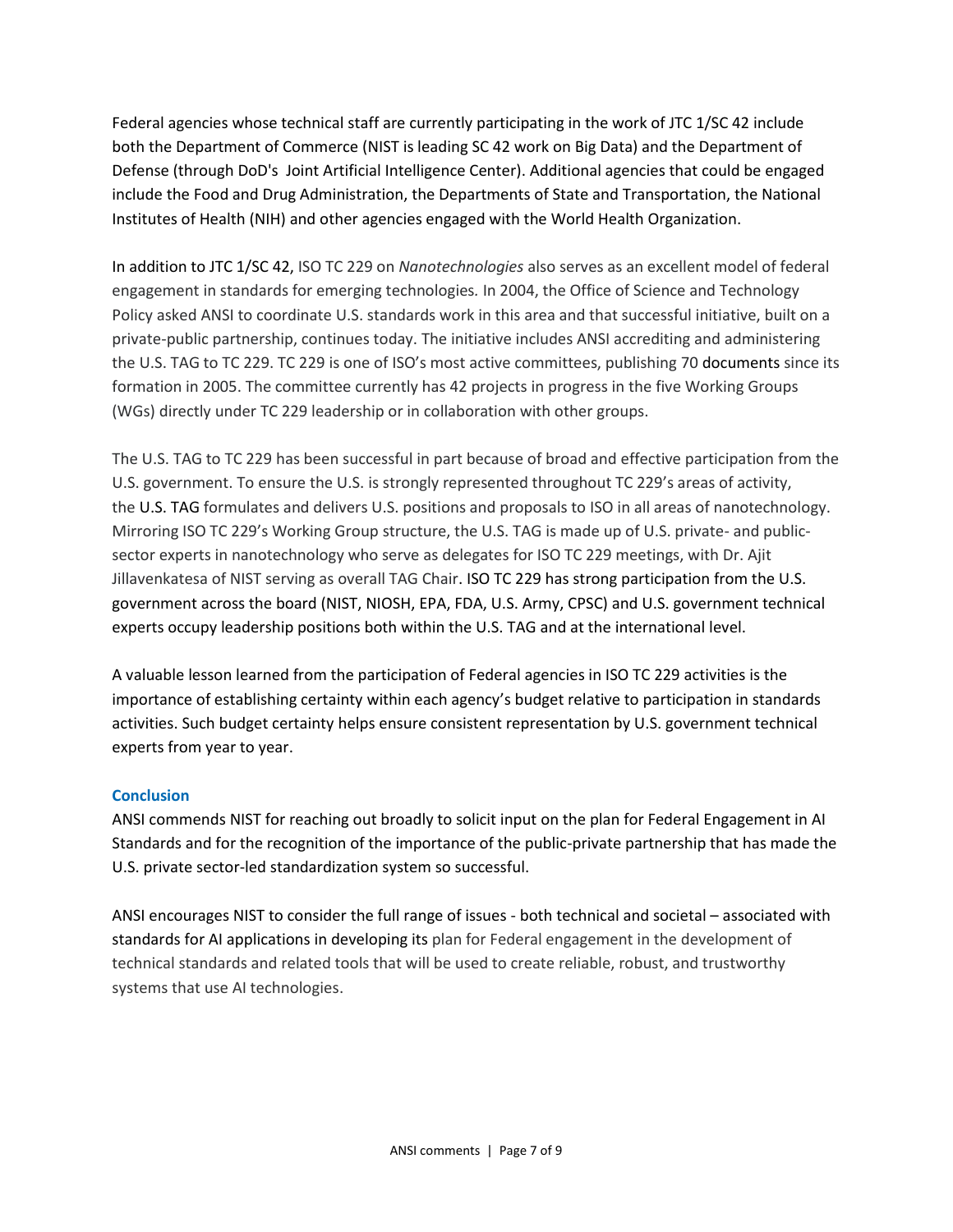# **Attachment 1**

# **JTC 1/SC 42 – Artificial Intelligence:**

## o **Structure**

JTC 1/SC 42's program of work is developed under a structure of 5 Working Groups (WGs) and one Joint Working Group, in collaboration with JTC 1/SC 40, IT Governance. These WGs are:

- $\circ$  WG 1 Foundational standards
- $\circ$  WG 2 Big Data
- o WG 3 Trustworthiness
- o WG 4 Use cases and applications
- $\circ$  WG 5 Computational approaches and computational characteristics of AI systems
- o JWG 1 Governance implications of AI

As SC 42 is a horizontal standards committee, the documents being developed by this committee are applicable to multiple industry sectors.

## **Published documents:**

JTC 1/SC 42 has three published documents, which were originally developed under JTC 1/WG 9, Big Data. After the inaugural meeting of SC 42 in April, 2018, the work of JTC 1/WG 9 was transferred to SC 42, in recognition of the synergies between Big Data and AI.

- **Information technology Big data Overview and vocabulary** 
	- $\circ$  Scope: This document provides a set of terms and definitions needed to promote improved communication and understanding of this area. It provides a terminological foundation for big data-related standards.

This document provides a conceptual overview of the field of big data, its relationship to other technical areas and standards efforts, and the concepts ascribed to big data that are not new to big data.

- Information technology Big data Big data reference architecture -- Part 2: Use cases and derived requirements
	- o Scope: This document provides examples of big data use cases with application domains and technical considerations derived from the contributed use cases.
- Information technology -- Big data reference architecture -- Part 5: Standards roadmap
	- $\circ$  Scope: This document describes big data relevant standards, both in existence and under development, along with priorities for future big data standards development based on gap analysis.

### **Documents under development:**